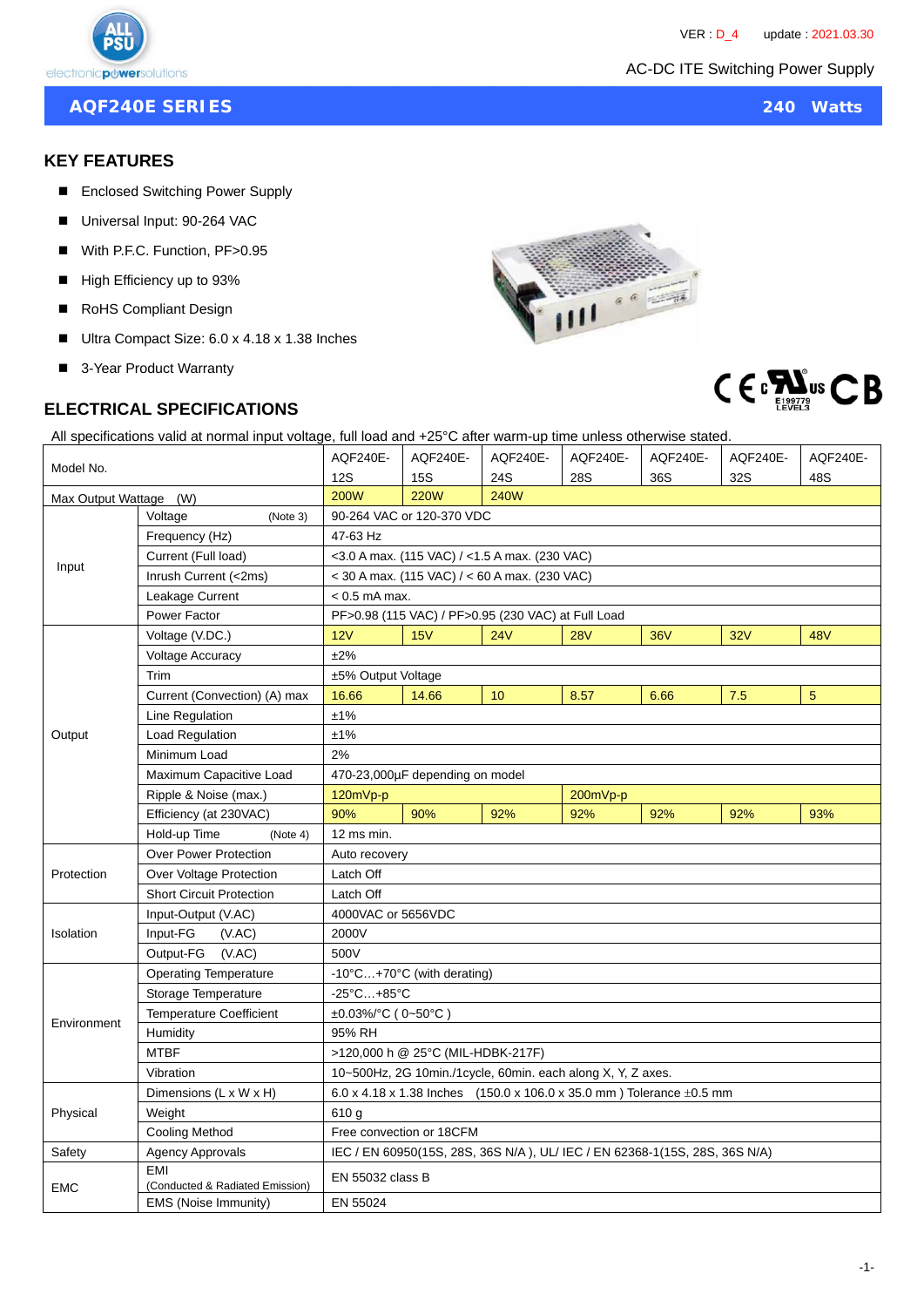AC-DC ITE Switching Power Supply

**AQF240E SERIES 240 Watts**

#### **NOTE**

- 1. Ripple & Noise are measured at 20MHz of bandwidth with 0.1uF & 47uF parallel capacitor.
- 2. Strongly recommend to conduct this test with DC Voltage. If customer wishes to test with AC Voltage, please disconnect all Y-Capacitors from Arch power supply.
- 3. Derating may be needed under low input voltages. Please check the derating curve for more details.
- 4. Hold-up Time: 10ms at 32S output, 12ms for others output models.
- 5. **CAUTION: Double pole, neutral fusing. Disconnect mains before servicing.**

**(ATTENTION : 2 poles avec fusible sur le neutre. Deconnecter le secteur avant intervention.)**

## **DERATING**



## **BLOCK DIAGRAM**

Single Output

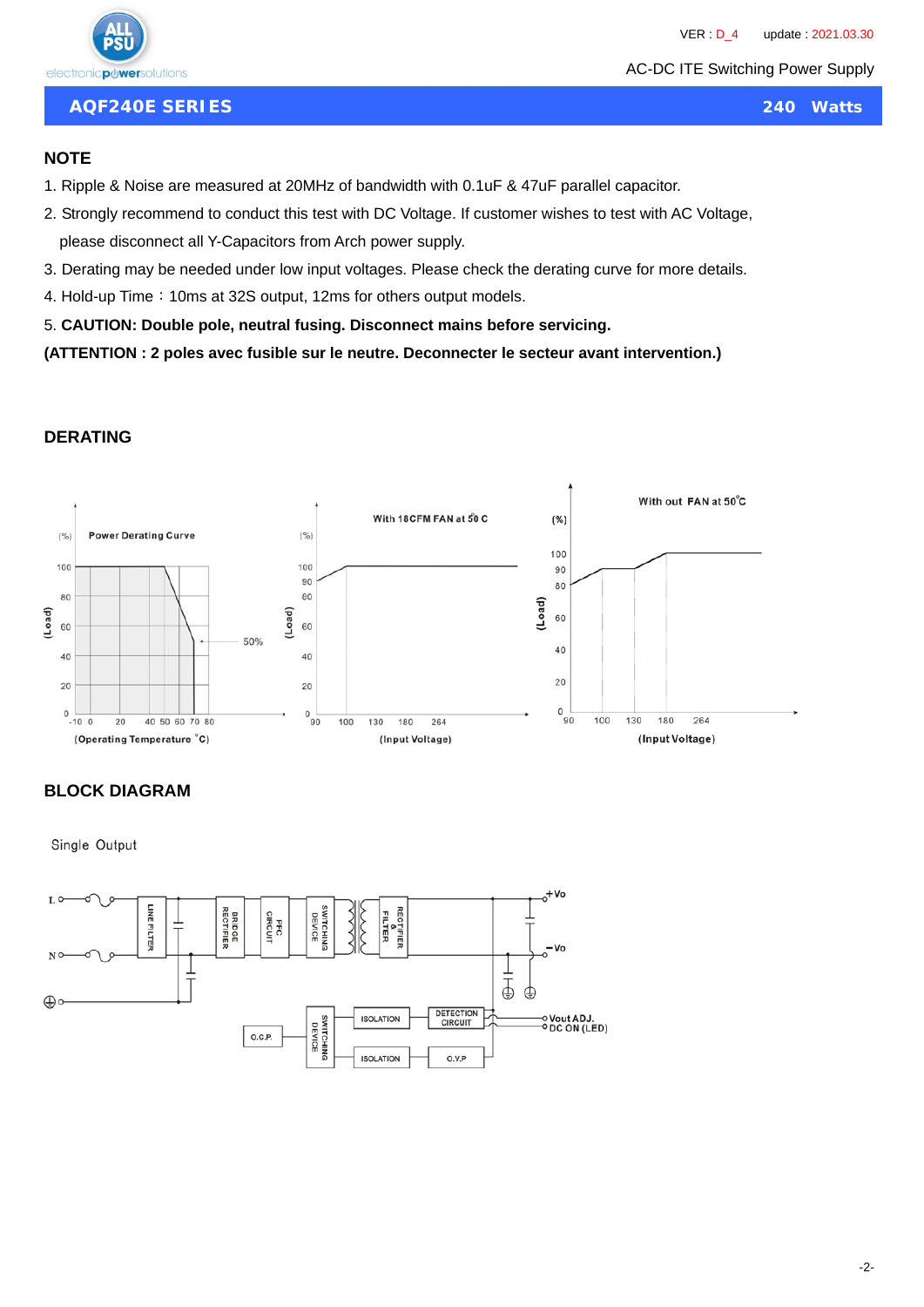

 $\odot$  $\overline{2}$ 

 $\overline{3}$ 

 $\circ$ 

**AQF240E SERIES 240 Watts**

# **MECHANICAL DIMENSIONS ( Top View )**

150.0



 $\circledcirc$ 

 $35.0$ 



A= For fixture to din rail kit/chassis only A=M3x0.5P B=For fixture to pcb/chassis only B=M3x0.5P

Torque: 3±0.5 Kgf.cm

|         | <b>Brands</b> | Terminal           |  |  |  |
|---------|---------------|--------------------|--|--|--|
| PIN#    | Single        | ANYTEK DG28S-B-03P |  |  |  |
|         | AC IN (L)     |                    |  |  |  |
| 2       | AC IN (N)     |                    |  |  |  |
| 3       | FG            |                    |  |  |  |
| $4 - 5$ | +DC OUT       | ANYTEK DG28S-B-04P |  |  |  |
| $6 - 7$ | -DC OUT       |                    |  |  |  |

 $\begin{array}{ccc} \circledast & \circledast & \circledast & \circledast \end{array}$ 

#### **ASSEMBLY INSTRUCTIONS**

\*U Case T=2.0mm Customer is advised to screw into the threads no more than 2.0mm